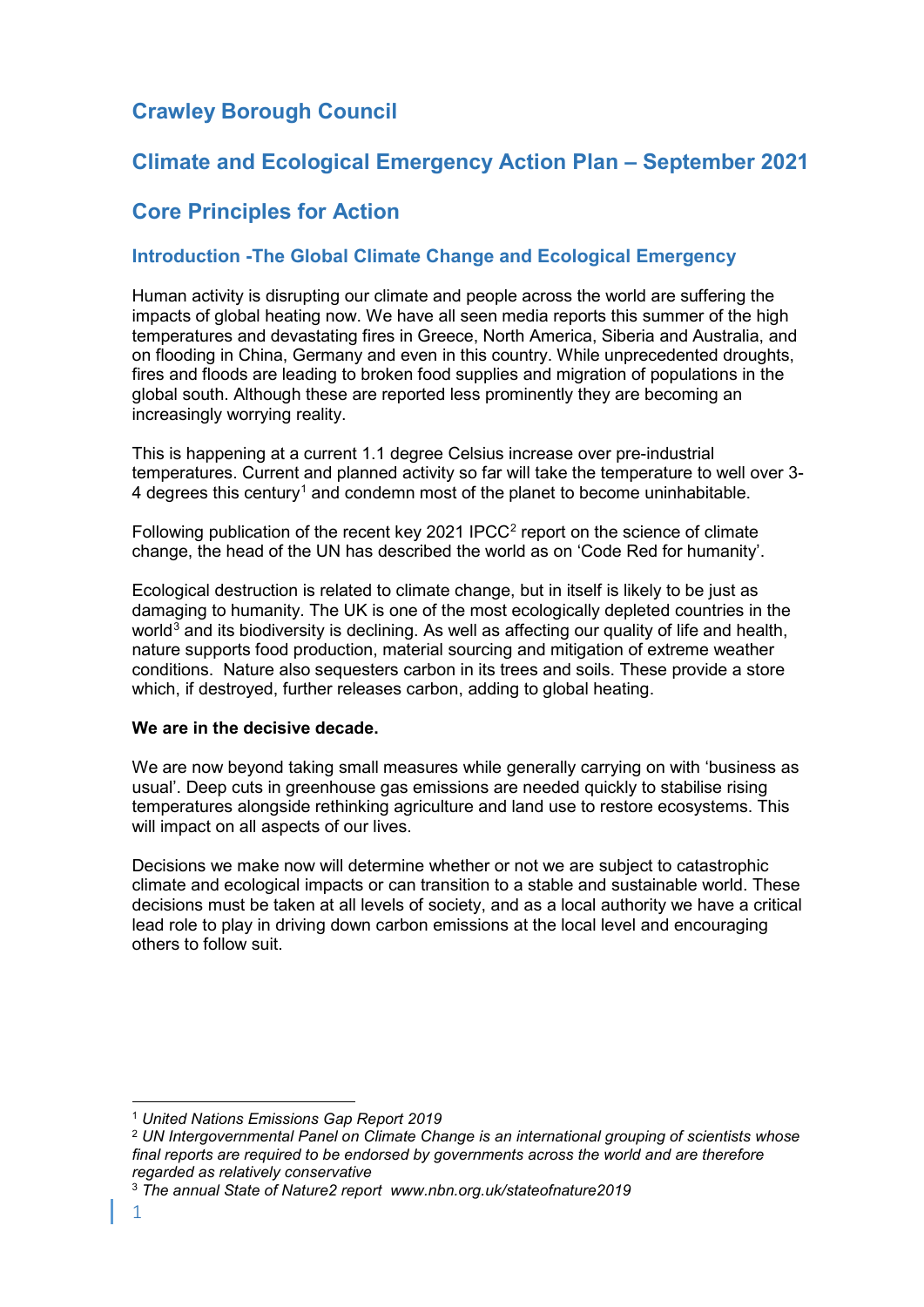## **A. Purpose:**

This paper outlines the core principles to underpin action on carbon reduction that will be adopted in developing the Climate Emergency Action Plan. They have been agreed by the Climate Emergency Advisory Group.

# **B. Our commitment:**

Crawley Borough Council (CBC) declared a Climate Emergency in July 2019, and pledged to reduce carbon emissions from our workings and activities by at least 45% by 2030 and to zero before 2050.

# **C. Action on climate so far:**

CBC has been working to reduce its carbon emissions since 2009, most recently through the Carbon and Waste Reduction Strategy 2012 – 2050.

CBC's Scope 1 (on-site direct) and Scope 2 (off-site indirect energy supply) carbon emissions from energy use in buildings and transport have been determined and reported annually since 2009 (apart from 2014 and 2018). The figure below shows the generally downward trend in emissions over the past 10 years.



These carbon reductions were achieved through, for example:

- Crawley Homes energy efficiency *retrofit* programme (loft, cavity and solid wall insulation, and solar PV installation)
- Crawley Homes energy efficient *new build* homes including Passiv Haus
- LED lighting upgrades in the Town Hall, Orchard Street Car Park, Community Centres, K2 and the Hawth
- Solar PV installations at K2, the Hawth and three Community Centres
- New Combined Heat and Power (CHP) at K2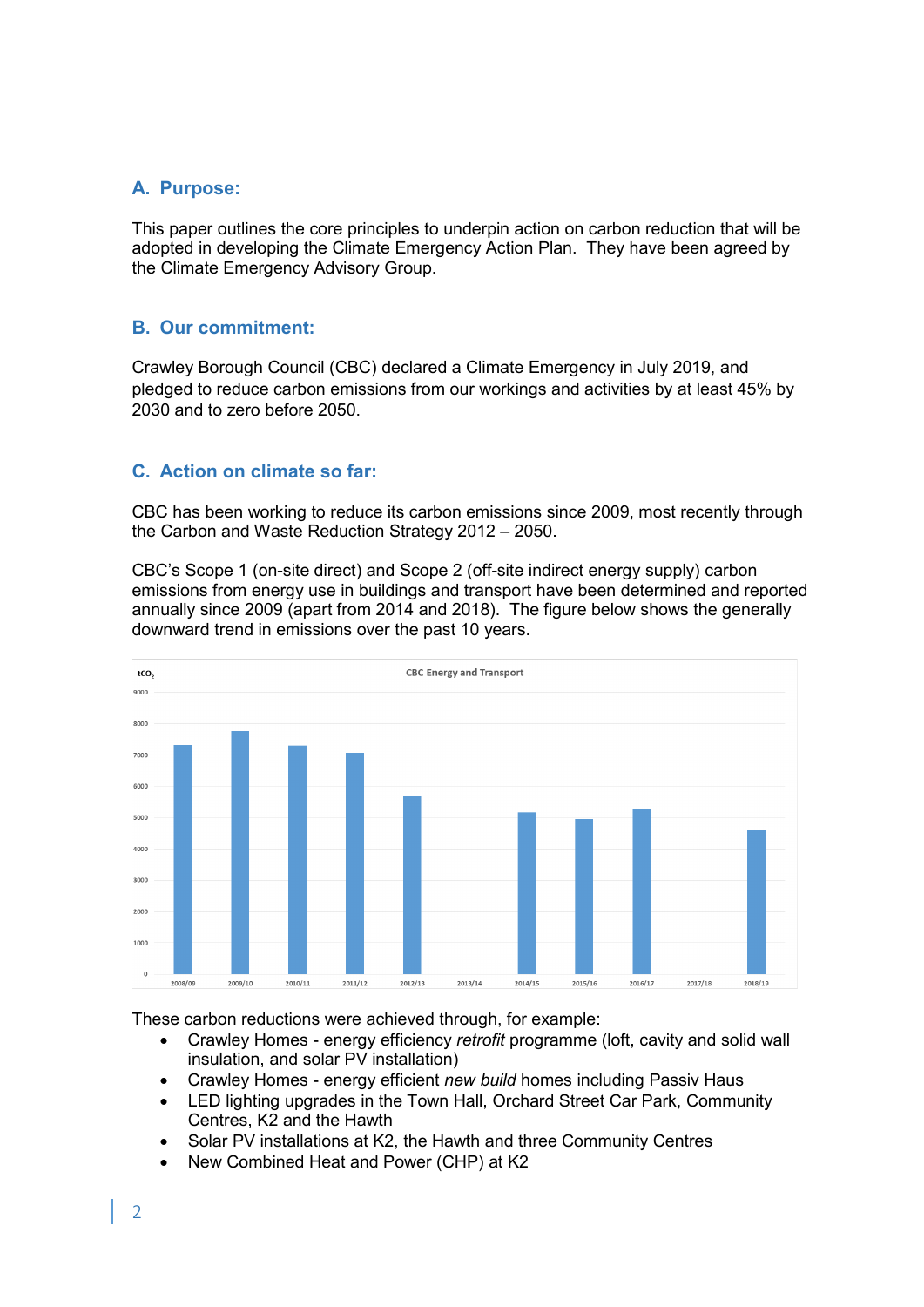• The District Heat Network installation that will contribute 100 tCO<sub>2</sub> towards the borough's carbon reductions from 2022 onwards, with 30% of the reductions associated with the new Town Hall.

Additionally, behaviour change campaigns, particularly tackling transport and waste, have been run periodically, with harder-to-measure impacts.

The carbon emissions from CBC electricity use will additionally have reduced annually in line with the general decarbonisation of the electricity supply through the national grid.

# **D. New Baseline Audit:**

After the declaration of the Climate Emergency, a new baseline audit (Appendix A) was commissioned in early 2020. The declaration asked us to look at the Council's workings and activities, so the audit was extended to cover a wider scope than in previous years. It also included our Scope 3 (indirect, supply chain and transport) emissions to highlight CBC's wider impact through the consumption of goods and services.



In order to meet our carbon reduction targets of at least 45% reduction by 2030 (working from the new 2019 baseline), we need to reduce our emissions by

- 1434  $tCO<sub>2</sub>$  total per annum
- of which 189 tCO<sub>2</sub> per annum is from buildings energy use and CBC business transport

This carbon reduction trajectory is illustrated in the figure below, showing the significance of Scope 3 emissions.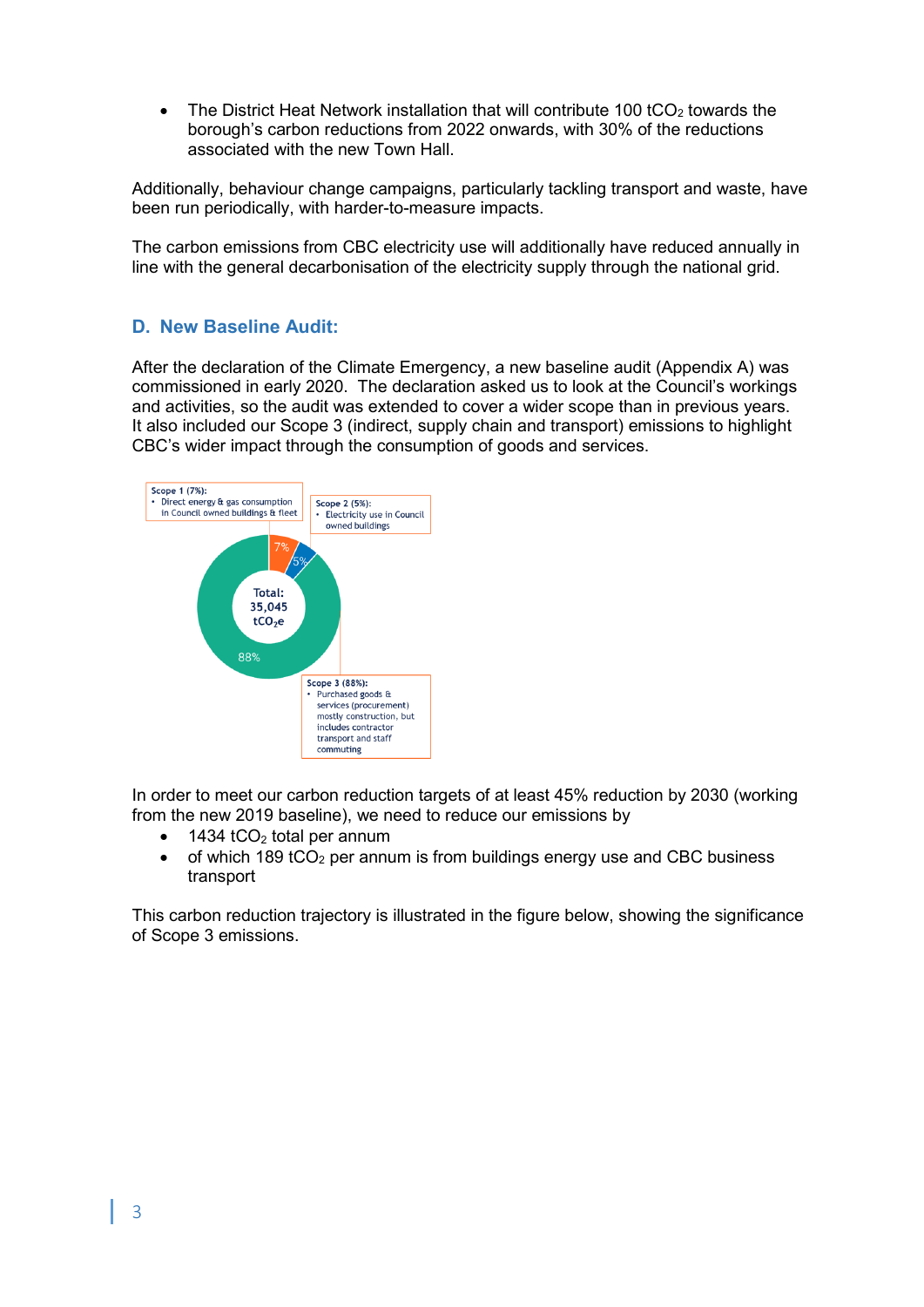

Crawley Borough Council commissioned consultancy Anthesis to help with the audit and produce a ['Climate Emergency Support'](https://crawley.gov.uk/sites/default/files/2021-02/Climate_emergency_support_Feb2021.pdf) evidence base, which was presented to CMT. This sets out the scale of change needed to meet our own carbon reduction targets as a Council, and models possible carbon emission reduction pathways for the borough as a whole to help us plan our own Climate Emergency response.

Anthesis used the SCATTER tool<sup>[4](#page-3-0)</sup> to test different packages of interventions. These illustrated the potential to decarbonise buildings, transport, waste and generate renewable energy across the borough and helped us develop the core principles to underpin action critical to delivering on our carbon reduction commitments.

Since the Borough's climate emergency declaration, emerging climate research means national and international reduction targets have been increased. This strengthens Crawley BC's explicit commitment to declaration targets being regarded as minima and for action to exceed these wherever possible.

<span id="page-3-0"></span> <sup>4</sup> SCATTER - which stands for Setting City Area Targets and Trajectories for Emissions Reduction – is an interactive tool funded by BEIS that uses a wide range of national and local public data sets to help local authorities understand and report on area-wide greenhouse gas emissions.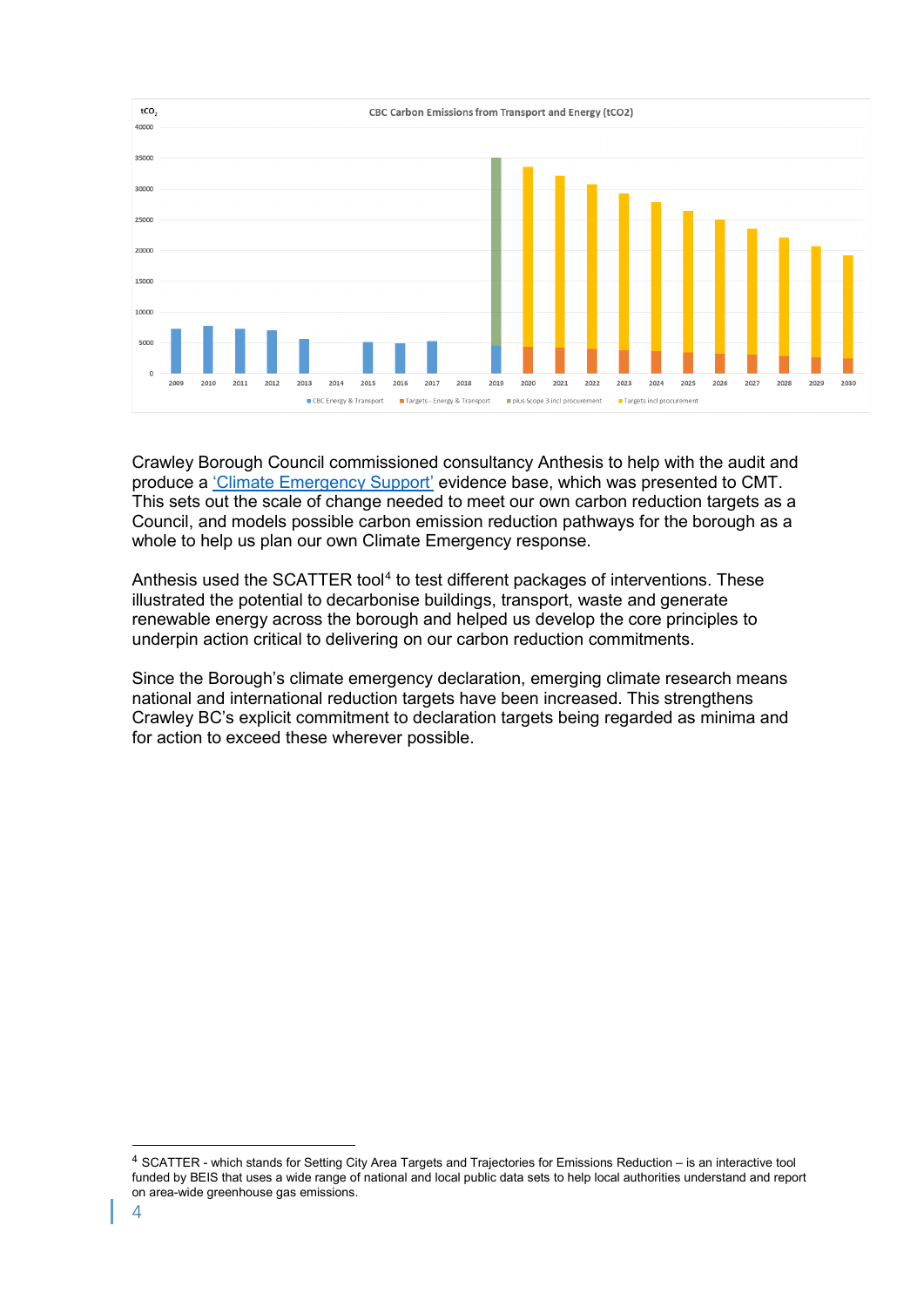# **E. Core Principles for Action:**

Our carbon emissions can be grouped into six key areas for action within each of which there are a number of core principles that are critical to the successful delivery of our carbon reduction targets.

#### **The key areas for action are:**

- 1. Energy demand reduction & low carbon heat and cooling
- 2. Renewable Energy & Storage
- 3. Low carbon transport demand reduction & transition to low carbon modes
- 4. Waste & Water reduction (linked to procurement), recognising the hierarchy of practice.
- 5. Procurement supply chain tracing to minimise and reuse, develop 'closed loops' and sustainable sourcing for products and services
- 6. Green & Blue Infrastructure natural systems for biodiversity and carbon stores.

The core principles for carbon reduction within each key area should be considered as underpinning development of the detailed actions in the Climate Emergency Action Plan, guiding the direction and timeframe for future work.

### **1. Energy - Demand Reduction & Low carbon heat and cooling**

#### **Core Principles:**

- **1.1.** Reduce energy demand
- **1.2.** Transition to low carbon heat and cooling
- **1.3.** Stop investing in technologies now that leave a carbon legacy
- **1.4.** Promote & support innovation in delivery of low and zero carbon energy
- **1.1 Reduce energy demand –** this should always *come first*, as measures that can be undertaken now, without the need for significant, unknown or unproven advances in technology. As an organization, this means we need to proactively manage our buildings to reduce energy demand through fabric improvements, including insulation, good operational practices and monitoring.

**Economically,** this usually makes sense, whether at an individual, organisation or borough level. Our energy demand and bills can be reduced and borough costs associated with installing new generation assets, new grid connections and grid reinforcement works can be minimised. Energy savings can also often be achieved more quickly by implementing demand side behaviour changes or 'quick win' efficiency measures.

**1.2 Transition to low carbon heat and cooling** - decarbonising heating will be one of the key challenges we have to overcome to meet our carbon targets. Conversion of the existing gas network to hydrogen, or 'green gas' is considered unlikely to occur by the 2030 timeframe, (although a wider UK Government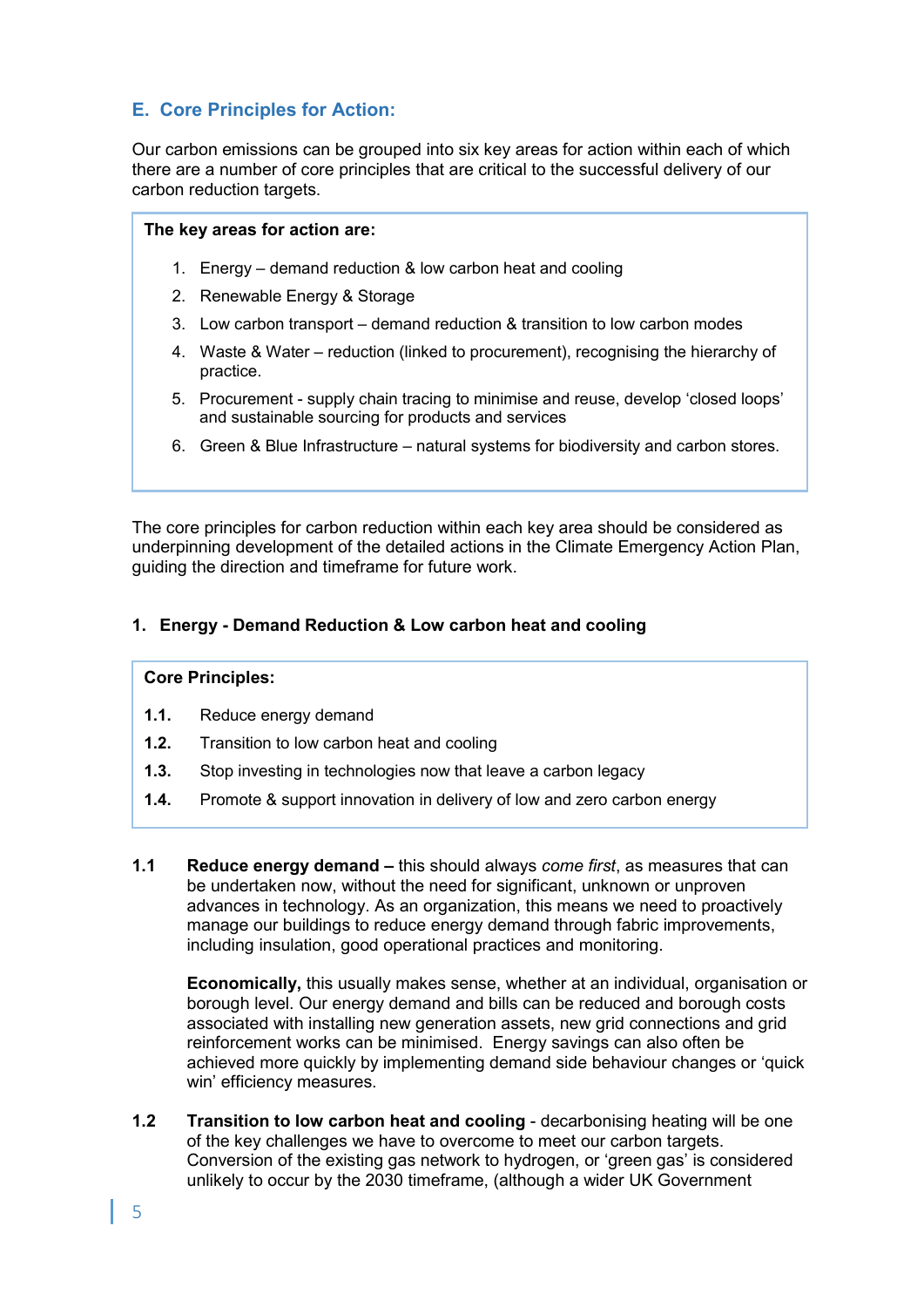strategy for heat is expected this year). Reducing our gas demand and moving to low carbon heating and cooling technologies for our buildings will be key.

- **1.3 Stop investing in technologies now that leave a carbon legacy** We can only achieve the carbon reductions needed if we recognise and stop pursuing the path that has led us to the climate emergency. We also know that retrofitting to correct old systems will be far more costly in the long run than investing in low carbon technologies now. The legacy of carbon embodied in infrastructure also needs to be recognised which means that durability, selecting lower carbon materials and conserving structures will be important considerations. The sooner we adopt a low carbon culture, the greater will be the carbon savings.
- **1.4 Promote & support innovation in delivery of low and zero carbon energy** CBC should lead by example to exert wider influence to deliver carbon reductions across the borough. This means adopting low carbon systems in council operations, broadcasting these measures and supporting initiatives to enable transition for businesses and residents. Identifying new skills, training practices and product design through the planned Innovation Centre will support this and skilled jobs.

#### **2. Renewable Energy & Storage**

#### **Core Principles:**

- 2.1. Invest in renewables on CBC estate support increased reliance on electricity and ambient energy for heating and transport, including thermal systems
- 2.2. Support renewables with battery and thermal storage
- 2.3. Investment in off-site renewables consider contributing to national grid or community energy networks
- **2.1. Invest in renewables on our own estate** moving away from gas for our heating, and also a shift towards electric for our transport will mean an increase in our reliance on electricity. CBC will subscribe to a green, renewables grid tariff. However, although decarbonisation of the national electricity grid has increased rapidly in recent years, with 2019 being the first year that renewable energy sources provided more electricity to UK homes and businesses than fossil fuels, the renewable contribution varies and the electricity grid is not predicted to be 100% by 2030. Generating renewable energy on site will not only help us reach our target, but will also help us reduce our operating costs over the longer term. Thermal systems such as solar or heat pumps reduce electricity demand too.
- **2.2. Support renewables with battery and thermal storage** batteries can help us maximise the use of energy that we generate ourselves, and save money by reducing the amount of energy we have to buy from the grid. With the added option of selling excess energy back to the National Grid, combining solar panel installations with battery storage also has the potential to generate revenue. Thermal energy storage such as water tanks or building fabric mass reduces loss.
- **2.3. Investment in off-site renewables** As buildings and vehicles are switched to using electricity, it is important to make sure that that electricity comes from renewable sources. As well as investing in renewables on our own estate, CBC should consider contributing towards a greener national grid or community supply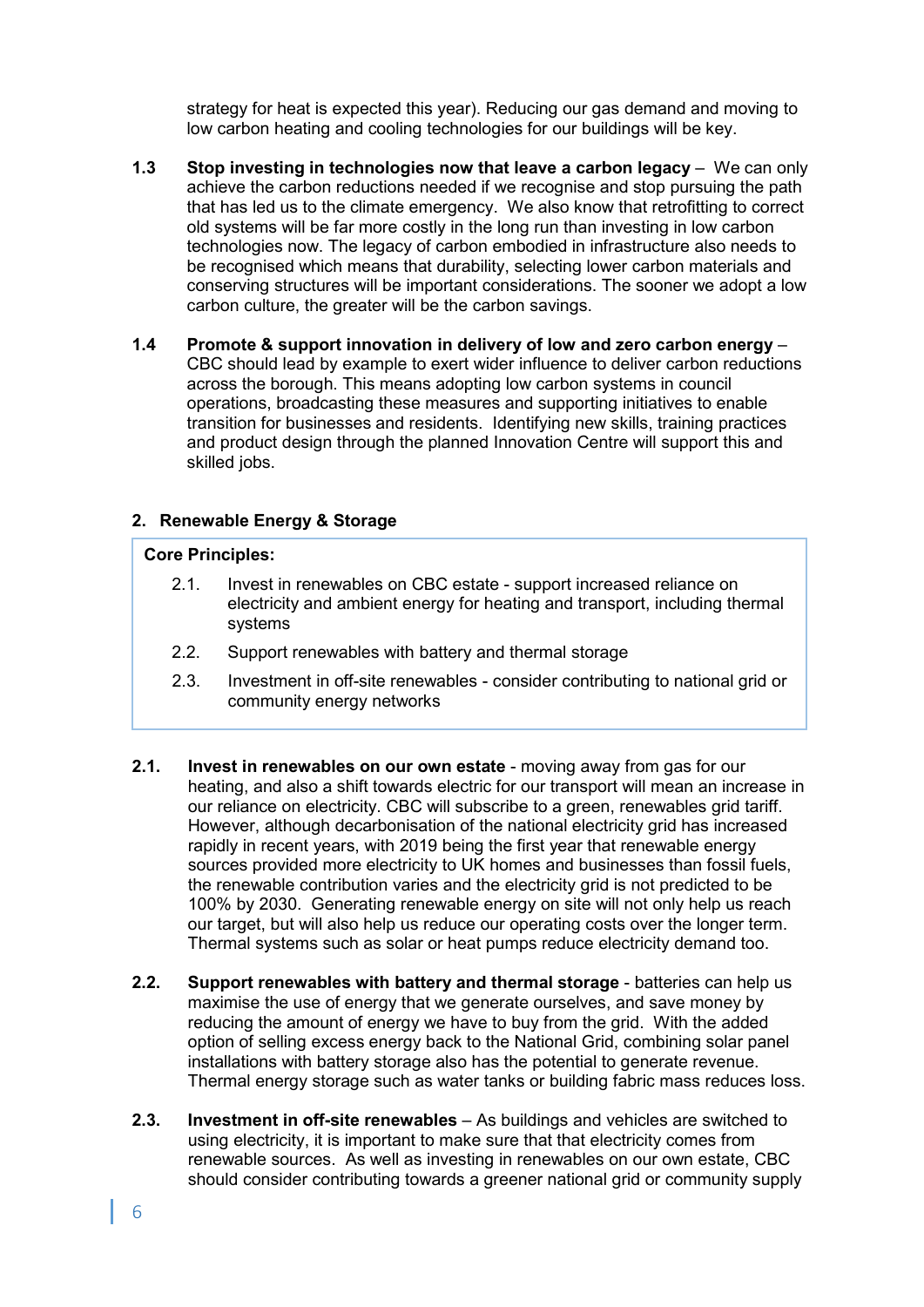networks by investing in off-site renewables, ideally within the local area to ensure local resilience and continuity of supply. This may be an investment opportunity.

## **3. Low Carbon Transport and Equipment**

#### **Core Principles:**

- 3.1. Reduce total mileage travelled
- 3.2. Necessary travel/transport will be by low carbon modes, always prioritising active and shared travel
- 3.3. Rationalise and decarbonise tools and machinery
- **3.1. Reduce total mileage travelled** as with energy for buildings, we first need to reduce the amount of fossil fuels we use by reducing the need for travel and transportation. The aim will be to reduce the number of vehicles required – which represent significant embodied energy as well as cost.
- **3.2. Necessary travel/transport will be by low carbon modes** prioritising walking, cycling, public transport and using low carbon vehicles only, where necessary. This provides a flexible transport mix that is fit for purpose and has added benefits for staff health and wellbeing and air quality. We will investigate the most appropriate technologies across our fleet. A particular challenge is specialist vehicles, like the waste fleet which contributes a significant proportion of transport emissions.
- **3.3. Decarbonise tools and machinery** in line with decarbonising vehicles, we will review options for decarbonising tools and machinery. This will involve seeking mechanical rather than power tool solutions and a review of processes using powered equipment.

## **4. Waste & Water**

#### **Core Principles:**

- 4.1. Prioritise minimising resource use, reducing waste creation including reduction in water use
- 4.2. Apply the circular economy approach and follow the waste hierarchy of resource reduction and reuse before recycling, including use of waste water
- **4.1. Prioritise minimising resource use, reducing waste creation including reduction in water use** – avoiding unnecessary products, especially disposables and packaging and consider durability, longevity and sharing economy. Ensure systems conserve water, noting that water supply and disposal demand significant energy.
- **4.2. Adopt circular economy principles and follow the waste hierarchy** of resource Reduction and Reuse *before* Recycling, including use of waste water – despite some mainstream recognition of the three 'R's, the focus still tends to be on recycling and disposal. A circular economy is based on the principles of designing out waste and pollution, keeping products and materials in use, and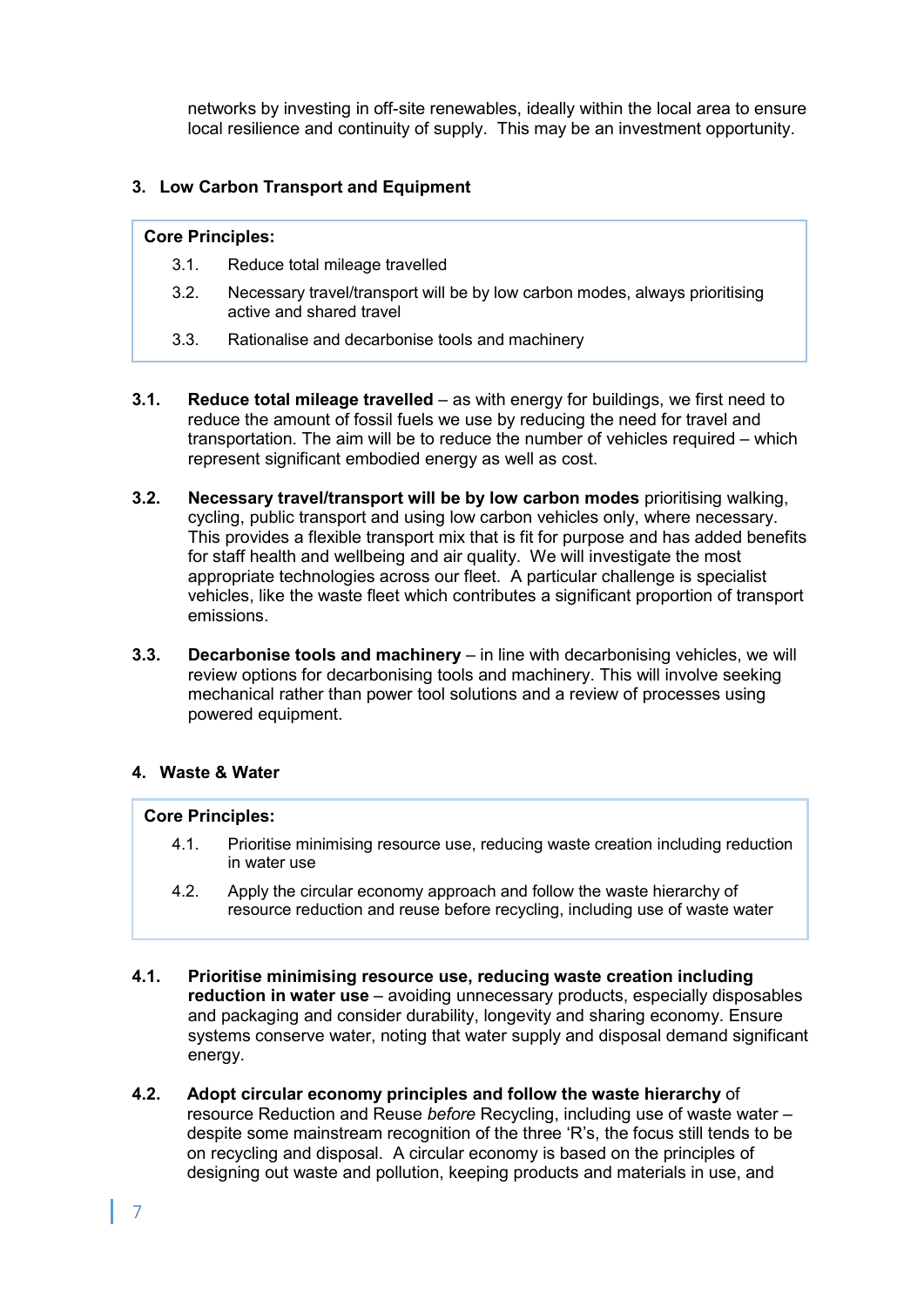regenerating natural systems. We need to embed these principles into our everyday operation and decision making.

## **5. Procurement**

#### **Core Principles:**

- 5.1. Minimise carbon emissions throughout the supply chain and support development of supplier and partner good practice, including financial services and investments
- 5.2. Ensure sustainable sourcing in the supply chain for biodiversity and ensure reliable monitoring
- 5.3. Avoid disposable products
- **5.1. Minimise carbon emissions throughout the supply chain** CBC can have strong influence over the carbon emissions from its own procurement spend through the guidelines and strategy for procuring goods and services. The council has an opportunity to work with existing and future suppliers to reduce their emissions to align with the council's own ambitions, and thereby supporting reductions in the council's consumption emissions. This will be most impactful in the construction sector.
- **5.2. Ensure sustainable sourcing in the supply chain for biodiversity**  to minimise impacts on ecosystems and avoid scarce resources and products from extractive industries, seeking out recycled and reused products and those from reused and recycled materials. This will demand regular monitoring and guidance.
- **5.3. Avoid disposable products** in line with the principle of waste reduction and resource optimisation, the purchase and use of single use disposable items must be eliminated as far as possible.

## **6. Green & Blue Infrastructure**

#### **Core Principles:**

- **6.1.** Protect and enhance our natural land and water environment maximise opportunities for biodiversity gain and carbon sequestration
- **6.2.** Establish green/blue climate change mitigation and adaptation actions alone or alongside projects affecting the built or natural landscape
- **6.1. Protect and enhance our natural land and water environment** (green and blue infrastructure) to maximise opportunities for biodiversity gain and carbon sequestration, seeking opportunities to develop local, connected wildlife habitat projects acknowledging wider social and environmental benefits. Key to success is recognition of complex needs and benefits of natural ecosystems.
- **6.2. Establish green/blue climate change mitigation and adaptation actions** for example through green space and wetland management, urban trees and other vegetation for shade, reducing urban heat island effects and flood management, SUDS across the estate and beyond.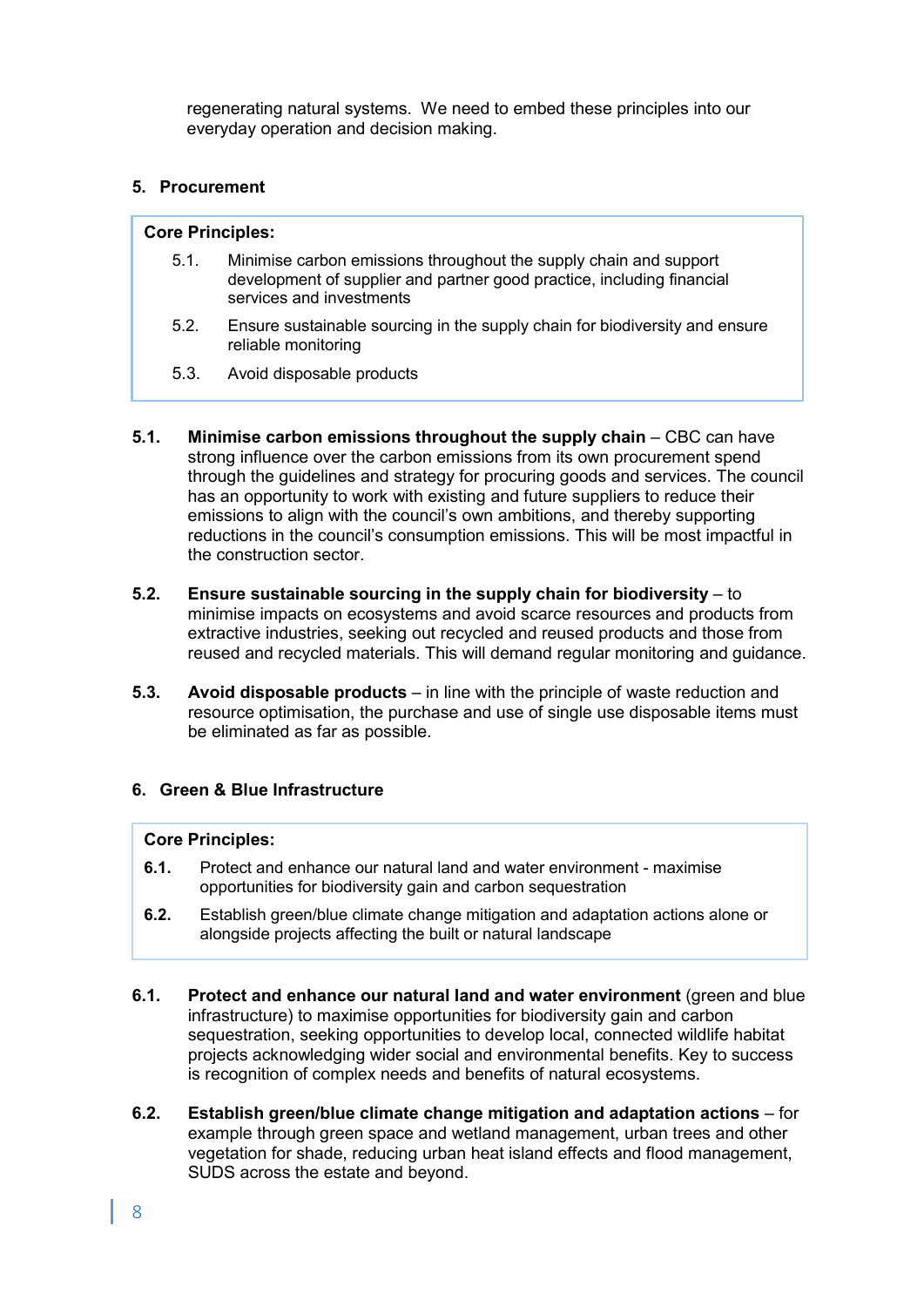# **Applying principles to develop the action plan:**

Alongside these core principles are a number of overarching actions needed to develop and implement a robust Climate Emergency Action Plan and an ongoing responsibility of the council will be to hold government and other authorities to account in enabling everyone to play their part in meeting climate targets.

| <b>Overarching Enabling Actions</b>            |                                                                                                                                                                                                                                                                                                |                                             |  |  |  |  |
|------------------------------------------------|------------------------------------------------------------------------------------------------------------------------------------------------------------------------------------------------------------------------------------------------------------------------------------------------|---------------------------------------------|--|--|--|--|
| Output                                         | <b>Action</b>                                                                                                                                                                                                                                                                                  | When?                                       |  |  |  |  |
| <b>Climate Emergency</b>                       | Identify key officers to champion the development of                                                                                                                                                                                                                                           | COMPLETED                                   |  |  |  |  |
| <b>Advisory Group</b>                          | the action plan, programme and key projects                                                                                                                                                                                                                                                    | October 2020                                |  |  |  |  |
| <b>Climate Emergency</b><br><b>Action Plan</b> | Apply core principles to develop, finalise & adopt plan                                                                                                                                                                                                                                        |                                             |  |  |  |  |
|                                                | Identify key officers from across the council to take<br>ownership of key actions                                                                                                                                                                                                              | Oct 2021                                    |  |  |  |  |
|                                                | Establish mechanism for embedding carbon reduction<br>in council-wide decision making processes (eg Climate<br>Change Impact Assessment, assessment wheel,)                                                                                                                                    | Through<br>2021/22                          |  |  |  |  |
| <b>Climate Emergency</b><br><b>Board</b>       | Establish board chaired by CEO to agree actions and<br>ensure the plan's priority pathway through political<br>processes and authority service delivery                                                                                                                                        | December 2021                               |  |  |  |  |
| Monitoring<br>Framework                        | Establish a means of monitoring and reporting<br>progress in carbon reductions against the action plan.<br>Embed in corporate decision making<br>Update report on progress toward decarbonisation to                                                                                           | December 2021                               |  |  |  |  |
|                                                | be taken to OSC and Cabinet every six months.                                                                                                                                                                                                                                                  |                                             |  |  |  |  |
| <b>Funding Plan</b>                            | Develop a viable funding route to deliver the climate<br>emergency action plan, embedding delivery and costs<br>within existing services, projects and budgets where<br>possible, ensuring key services facing the most<br>demand and which serve our residents are not<br>adversely affected. | For 2023/24<br>budget and<br>beyond to 2030 |  |  |  |  |
| <b>Staff Climate</b><br>Literacy               | Develop and implement staff engagement and training<br>programme focussing on skills enabling staff to                                                                                                                                                                                         | Start roll-out for<br>2022/23 and           |  |  |  |  |
|                                                | incorporate carbon reduction actions into their work<br>and service delivery. Offer training to members.                                                                                                                                                                                       | ongoing                                     |  |  |  |  |
| Communications &<br>Influencing                | Develop a Carbon Emergency communications and<br>engagement plan to engage and influence internally<br>with staff and members and externally with residents,<br>businesses and other stakeholders.                                                                                             | November 2021                               |  |  |  |  |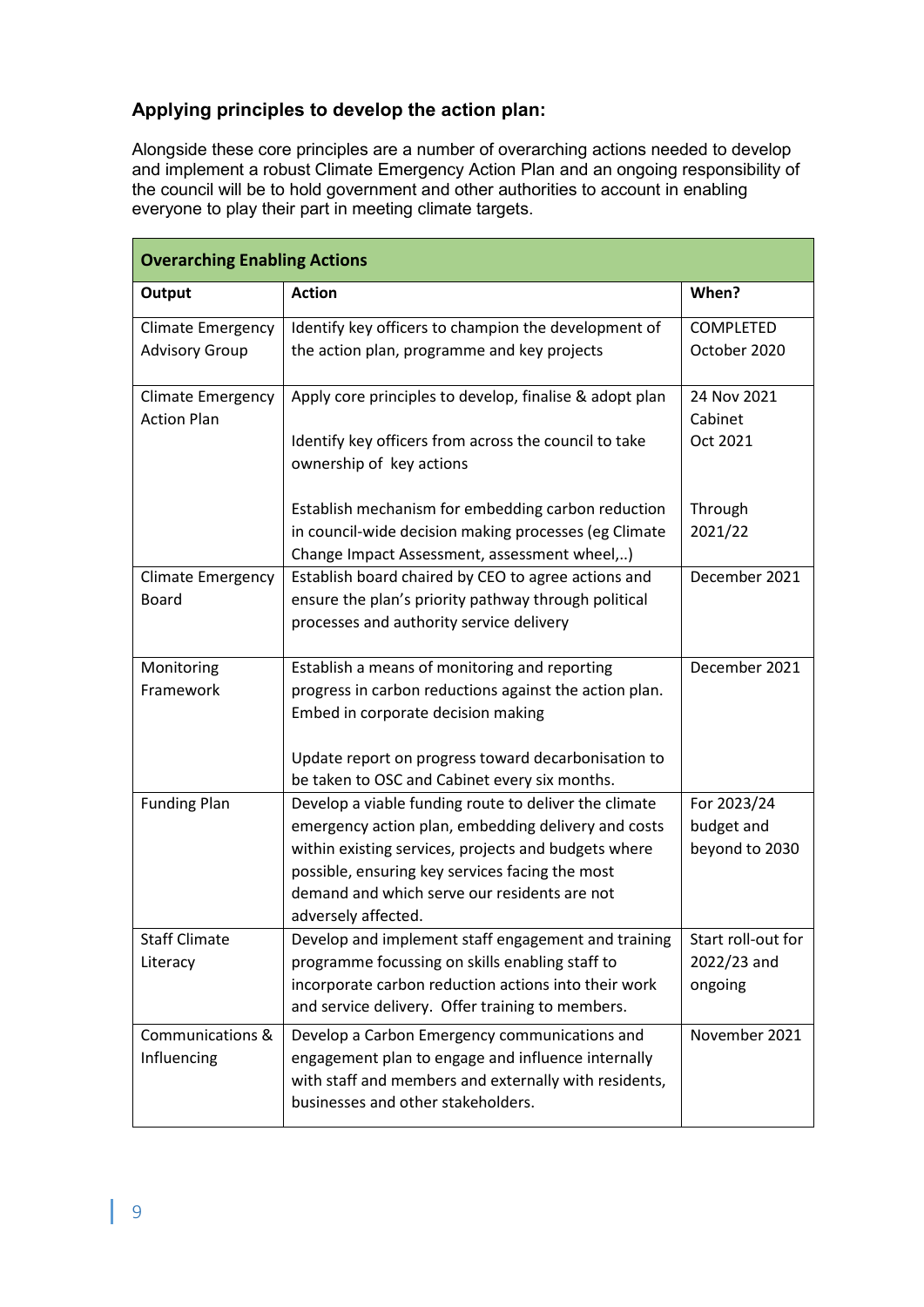| <b>Overarching Enabling Actions</b> |                                                                                                   |               |  |  |  |  |
|-------------------------------------|---------------------------------------------------------------------------------------------------|---------------|--|--|--|--|
| Output                              | <b>Action</b>                                                                                     | When?         |  |  |  |  |
| Climate Risk<br>Assessment          | Assess current and future risks to the organisation and<br>across the borough from climate change | December 2021 |  |  |  |  |

#### **F. Next Steps**

The detailed Climate Emergency Action Plan will be developed using the outlined core principles. The Climate Emergency Advisory Group will need to draw on advice, expertise and commitment from other colleagues from across the council to develop and then implement the plan.

The practical implications for each service within the council will mean reviewing most aspects of service delivery, particularly procurement. Whilst there will be additional costs for some products, this should not be automatically assumed and minimising resource use should be recognised as a means to reducing carbon.

An evaluation tool is being developed to help guide all kinds of project development and embed carbon reduction in council-wide decision making processes. The Sustainability Team is also a key source of advice and guidance at any stage.

The Climate Emergency Action Plan is expected to be taken to Cabinet for approval on 24 November 2021.

Louise Skipton-Carter **Sustainability Manager**

November 2021